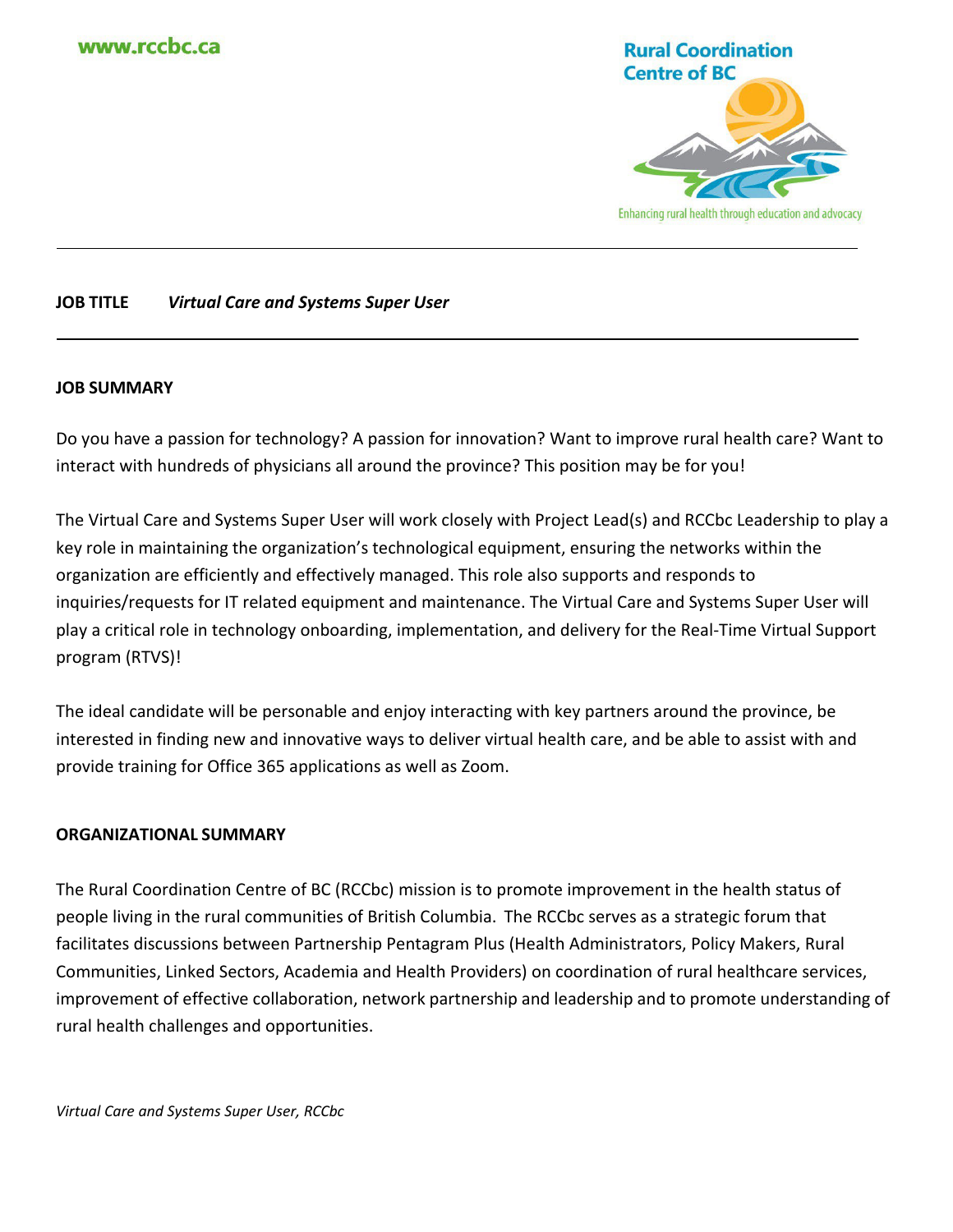### **KEY DUTIES AND RESPONSIBILITIES**

- 1. Act as the initial point of contact for all computer and system related inquiries/issues from staff and consultants. Deliver remote and/or in-person technical support and problem solving
- 2. Training, Onboarding, and Support
	- a. Set up workstations, including new accounts for Microsoft / Zoom / Adobe / Smartsheet, as needed
	- b. Onboarding of new staff for in office use and/or working remotely.
- 3. Microsoft 365 / Office / Teams Administration
	- a. Setting up new accounts, permissions, security groups
	- b. Configuring default settings
	- c. New user training/orientation to Outlook, Teams, and SharePoint
	- d. Configuring Teams channels and private groups
- 4. Identify hardware and software solutions; troubleshooting technical issues; diagnosing and repairing faults; resolving network issues; installing, configuring, updating hardware and software.
- 5. Design, develop and document technical support materials pertaining to computer troubleshooting and usage for general and program specific purposes
- 6. Implementation and monitoring of account security and compliance
- 7. Organize and file documentation pertaining to warranties and instructional guides for computer hardware
- 8. Maintain a working log detailing all required system updates, as well as the date of completion
- 9. Zoom account administration
- 10. Proactive in streamlining and automation of internal business processes
- 11. Improving existing systems/programs by evaluating objectives and specifications, reviewing proposed changes and making recommendations
- 12. Proactively research and evaluate various IT and Telecommunication solutions; recommend new/ revised service delivery options, technologies, products and services to ensure RCCbc's initiatives are aligned with current best practices, technological trends and upgradeable for future needs.
- 13. Supporting the Real-Time Virtual Support program (RTVS)
- 14. Performs other related duties as assigned.